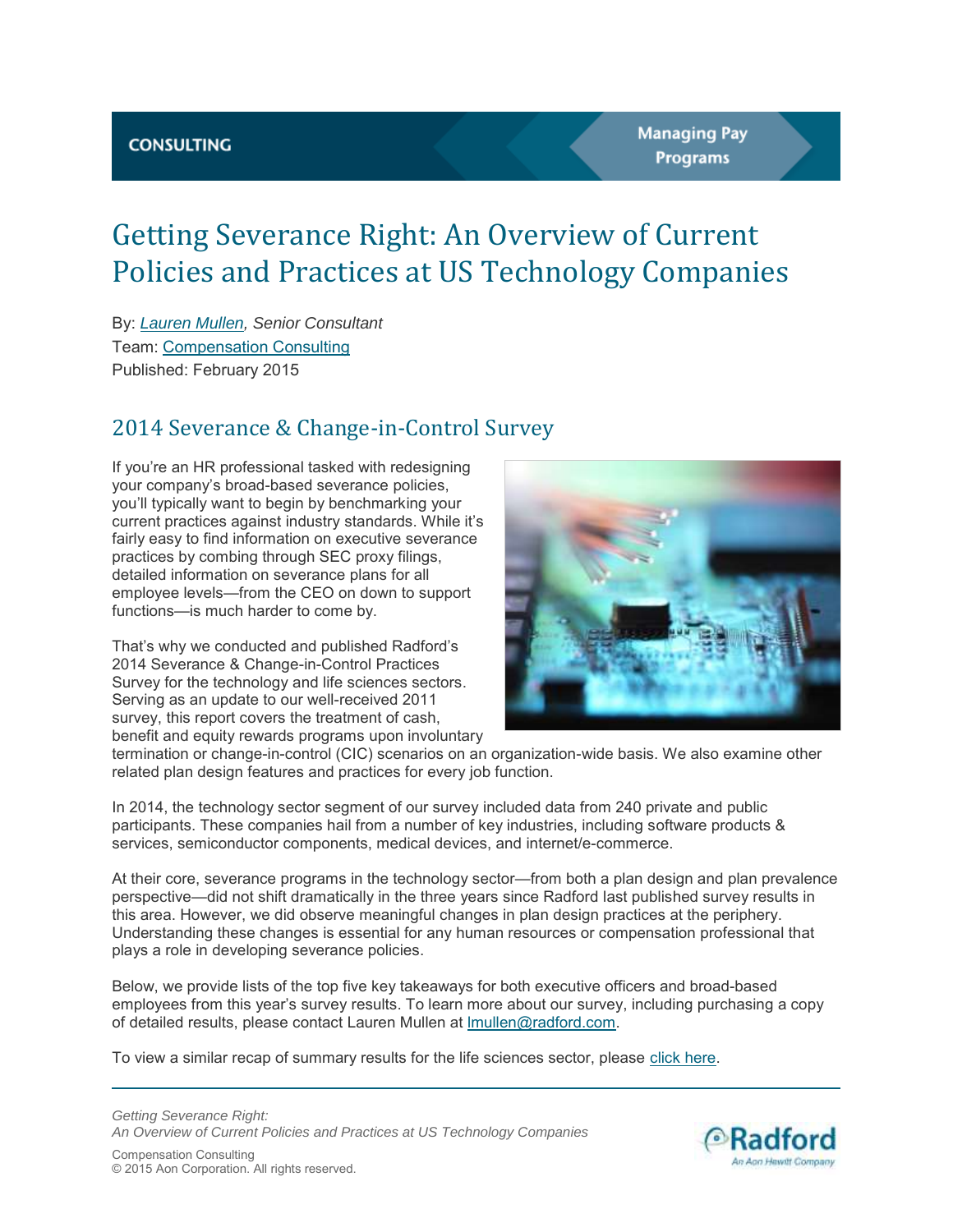# Key Findings for Broad-Based Employees

Among technology sector participants, Radford's 2014 Severance & Change-in-Control Practices Survey revealed the following key findings for broad-based employees at the Director-level and lower:

- **A majority of companies offer not-for-cause severance coverage to employees.** In 2014, 68% of companies provided not-for-cause severance benefits to Directors, which is fairly consistent throughout the Manager, Individual Contributor and Support levels. This compares to 70% of companies in 2011. Only 12% of companies report having a specific change-in-control (CIC) policy for their Directors—the same as in 2011.
- **Cash is more popular than benefits.** About 75% of companies have cash continuation programs at the Director level and below. Whereas 35% of companies provide employee benefits during the cash severance period; an additional 25% of firms offer other benefits, including health insurance, and in some cases dental or vision coverage for a different time period.
- **Using a combination of employee level and tenure is the most common formula for determining severance plan payouts.** Around 38% of companies have a cash severance plan tied to both inputs. Furthermore, severance length is often determined using a baseline plus a variable component based on tenure.
- **Capping severance is common, but not an overwhelming practice.** A slight majority of companies, 57%, have a cap in place on the number of weeks of severance that can be paid. Of those companies with a cap, a majority are above 25 weeks in length at the Director level, with many companies indicating a 26 week or 52 week cap.
- **Most companies, 71%, report that they haven't changed their severance plans in the past three years.** When we look at not-for-cause plans, 8% of companies disclosed an increase in benefits while 10% reduced benefits. More companies invested in CIC benefits over the past three years with 11% reporting an increase and 3% noting a decrease.

# Key Findings for Executive Officers

Among technology sector participants, Radford's 2014 Severance & Change-in-Control Practices Survey revealed the following key findings for executive officers:

- **The prevalence of CEO severance plans remains robust, but shareholder pressure appears to be making an impact.** In 2014, 77% of companies provided not-for-cause severance benefits to their CEO and named executive officers (NEOs). Change-in-control (CIC) benefits were offered at 63% of companies. Both figures represent a decline from 2011, when 83% of CEOs were eligible for not-for-cause severance and 74% of CEOs were eligible for CIC coverage.
- **Double trigger requirements for change-in-control agreements are on the rise.** Nearly 75% of companies that offer CIC severance coverage to executives now require an employee to be terminated in order to receive change-in-control benefits.
- **Most companies provide a protection period of a year under a double trigger change-incontrol event.** CEOs, NEOs and vice presidents typically receive CIC coverage for any termination occurring within 12 months of a change-in-control event.

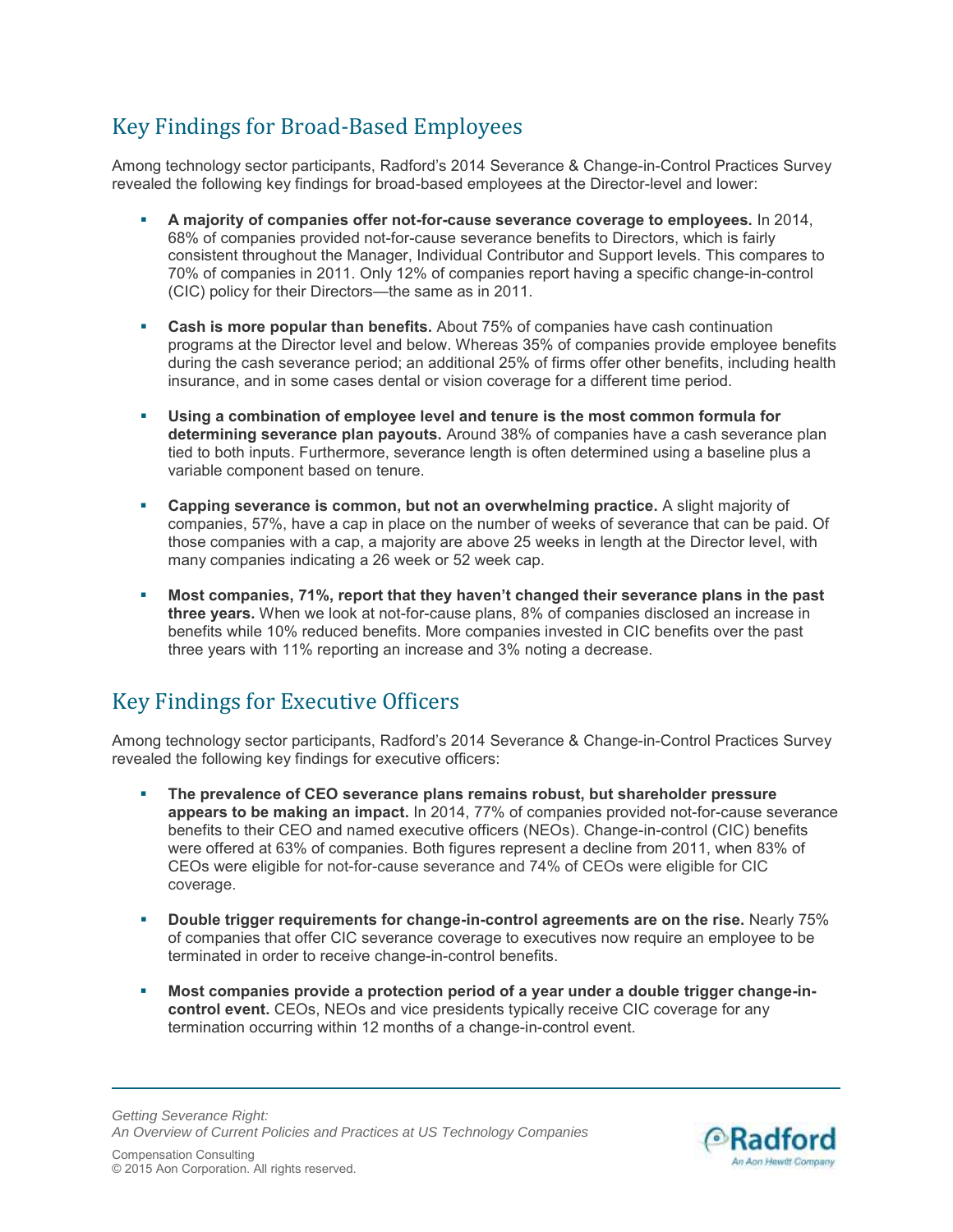- **CEO base salary and benefits continuation packages typically range from 12 to 24 months in value for both CIC coverage and not-for-cause severance.** For NEOs and vice presidents, that range is typically six to 12 months in length, on average.
- **Companies are divided over the use of equity acceleration.** Around 31% of companies accelerate CEO and NEO equity for not-for-cause severance. However, only 17% do so for the vice president level. Equity acceleration is more popular in connection with change-in-control events, where 65% of companies provide this benefit (about 20% of this group is single trigger).

# **Conclusion**

Radford's 2014 Severance & Change-in-Control Practices Survey for the technology and life sciences sectors has been distributed to all participants and is now available for non-participant companies. To learn more about our survey, including purchasing a copy of detailed results, please contact Lauren Mullen at [lmullen@radford.com.](mailto:lmullen@radford.com)

To learn more about Radford's executive compensation, broad-based compensation and compensation governance consulting services, please visit: radford.com/home/consulting/